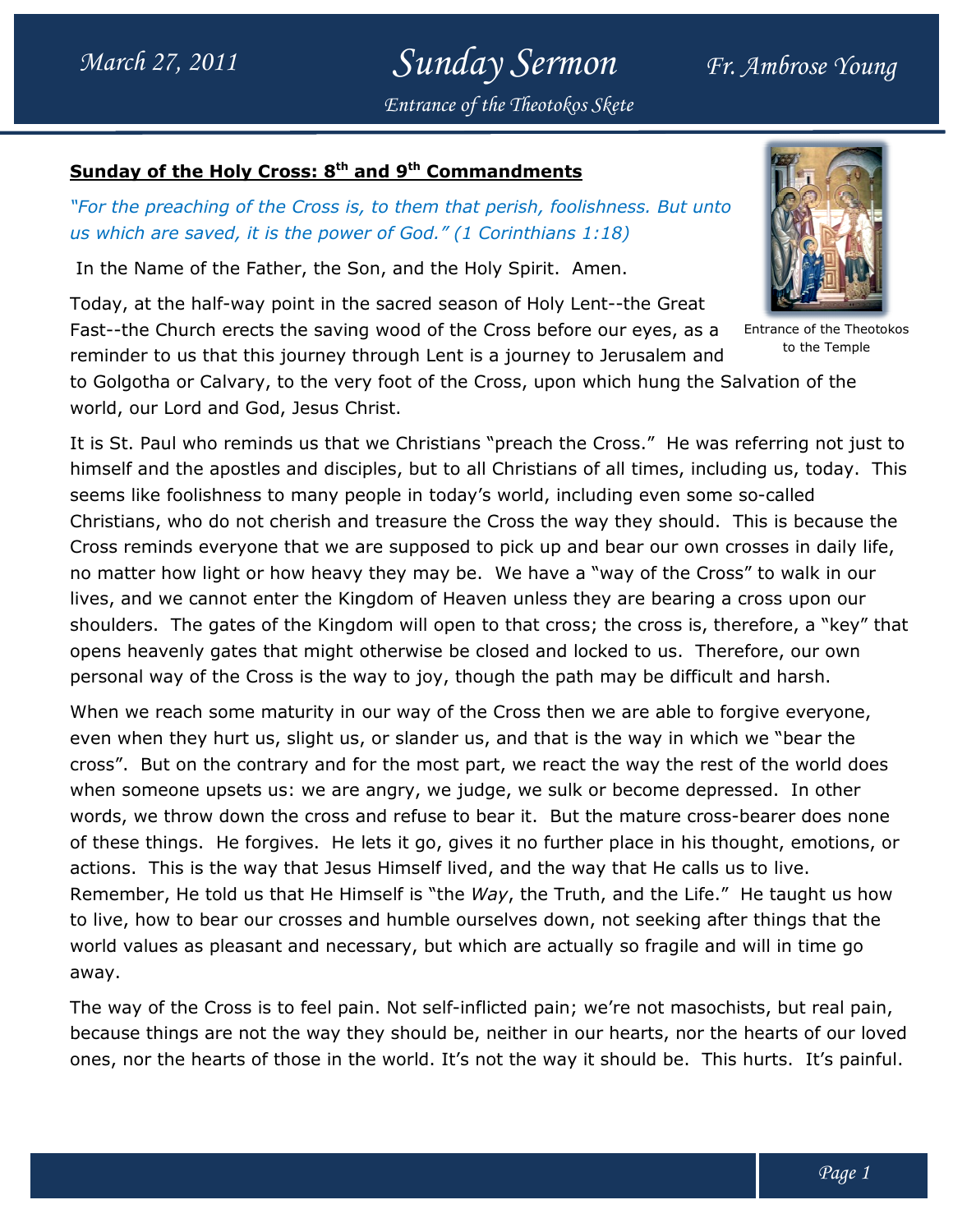# Sunday Sermon

Entrance of the Theotokos Skete

One of the reasons why this cross is so painful is because the world does not obey the commandments given by God. And, for the most part, neither do we, though we may think we are doing so. When no one follows the commandments, life is not easy for anyone. The Lord Himself walked this way of the Cross from Bethlehem throughout His life. of Sorrows" because His suffer, His Passion and Death, was for those who are separated from God. This caused Him intense and constant grief. It should grieve us, too, beginning with feeling the pain of our own sins and our own separation from God. g so. When no one follows the commandments, life is not easy for anyone. The Lo<br>walked this way of the Cross from Bethlehem throughout His life. We call him "The<br>ws" because His suffer, His Passion and Death, was for those We call him "The Man

### This brings us to the two Commandments that I want to discuss this morning, the This brings us to the two Commandments that I want to discuss this morning, the<br>Eighth Commandment, "Thou shalt not steal," and the Ninth, "Thou shalt not bear false witness."

These two commandments are among the most violated in the world today, to various degrees and in many ways, and this causes suffering, it makes our own personal crosses much heavier than they might otherwise be. These two commandments are among the most violated in the world today, to various degrees<br>and in many ways, and this causes suffering, it makes our own personal crosses much heavier<br>than they might otherwise be.<br>The Eighth

this Commandment include theft, robbery, extortion or bribery, and fraud.

An insatiable thirst for pleasures and material goods is what causes people to break this Commandment, makes people greedy, although our Faith tries to teach us to be honest, An insatiable thirst for pleasures and material goods is what causes people to break this<br>Commandment, makes people greedy, although our Faith tries to teach us to be honest,<br>unselfish, industrious and merciful. Total unse are great Christian virtues. Such evangelistic idealism was followed by many of the faithful such as St. Antony the Great, St. Nicholas the miracle worker, Sts. Sergius of Radonezh and are great Christian virtues. Such evangelistic idealism was followed by many of the faithful such<br>as St. Antony the Great, St. Nicholas the miracle worker, Sts. Sergius of Radonezh and<br>Seraphim of Sarov, the Blessed Xenia of San Francisco, Blessed Fr. Seraphim of Platina, and many others—actually countless others. constant grief. It should grieve us, too, beginning with<br>d our own separation from God.<br>**nandments that I want to discuss this morning, the**<br>halt not steal," and the Ninth, "Thou shalt not bear<br>ong the most violated in the

The Ninth Commandment, "Thou shalt not bear false witness", forbids any form of lying or falseness, including gossip about others. In particular, slander must be avoided as the temptation to commit this sin comes directly from Satan; this is why the very name "devil" temptation to commit this sin comes directly from Satan; this is why the very name "devil"<br>means "slanderer"—one who tells untruths. Mockery of others is included in this, because making fun of others is a sign of a proud spirit and a cruel heart, which are completely the opposite of Christian virtue. making fun of others is a sign of a proud spirit and a cruel heart, which are c<br>opposite of Christian virtue.<br>Bearing the heavy cross of never telling an untruth, of never bearing false witness bear false witness", forbids any form of lying or<br>In particular, slander must be avoided as the<br>y from Satan; this is why the very name "devil"<br>Mockery of others is included in this, because<br>spirit and a cruel heart, which

exaggeration—is a vital virtue for the Christian. It is almost completely ignored in today's pagan culture. Observing it and the other commandments creates a heavy cross indeed for the one who is following Christ, but if we keep our eyes on the actual saving Cross of the Lord, this burden becomes lighter and begins to feel joyful rather than heavy or sad. Savior's Cross became a trophy of victory over sin and death, a ladder from earth to heaven, a spiritual sword, and the constant gaze of the saints. This is why we wear a cross around ture. Observing it and the other commandments creates a heavy cross indeed for the one<br>o is following Christ, but if we keep our eyes on the actual saving Cross of the Lord, this<br>rden becomes lighter and begins to feel joy ignored in today's pagan<br>cross indeed for the one<br>g Cross of the Lord, this<br>sad. This is because the